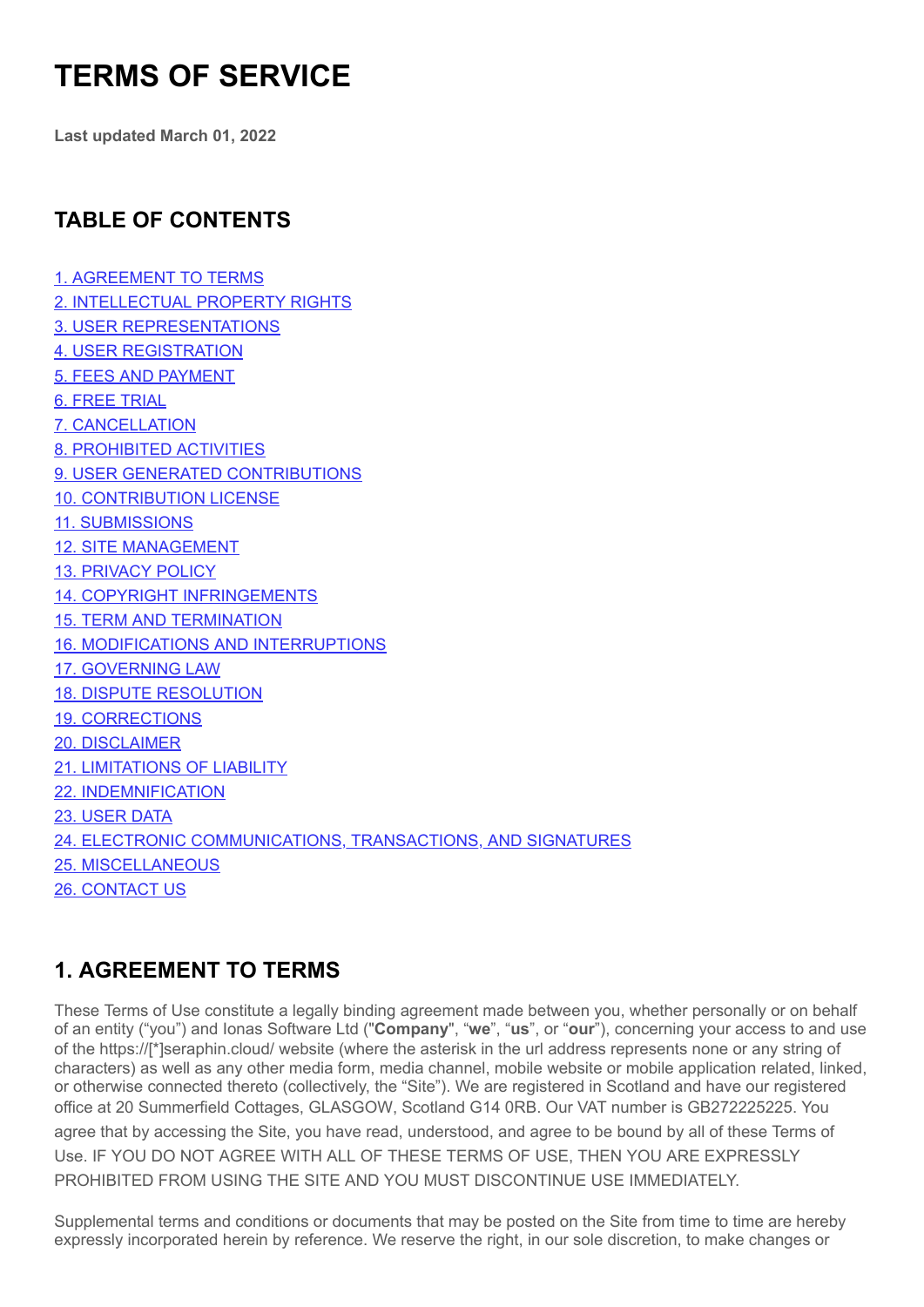modifications to these Terms of Use from time to time. We will alert you about any changes by updating the "Last updated" date of these Terms of Use, and you waive any right to receive specific notice of each such change. Please ensure that you check the applicable Terms every time you use our Site so that you understand which Terms apply. You will be subject to, and will be deemed to have been made aware of and to have accepted, the changes in any revised Terms of Use by your continued use of the Site after the date such revised Terms of Use are posted.

The information provided on the Site is not intended for distribution to or use by any person or entity in any jurisdiction or country where such distribution or use would be contrary to law or regulation or which would subject us to any registration requirement within such jurisdiction or country. Accordingly, those persons who choose to access the Site from other locations do so on their own initiative and are solely responsible for compliance with local laws, if and to the extent local laws are applicable.

The Site is intended for users who are at least 18 years old. Persons under the age of 18 are not permitted to use or register for the Site.

#### <span id="page-1-0"></span>**2. INTELLECTUAL PROPERTY RIGHTS**

Unless otherwise indicated, the Site is our proprietary property and all source code, databases, functionality, software, website designs, audio, video, text, photographs, and graphics on the Site (collectively, the "Content") and the trademarks, service marks, and logos contained therein (the "Marks") are owned or controlled by us or licensed to us, and are protected by copyright and trademark laws and various other intellectual property rights and unfair competition laws of the United States, international copyright laws, and international conventions. The Content and the Marks are provided on the Site "AS IS" for your information and personal use only. Except as expressly provided in these Terms of Use, no part of the Site and no Content or Marks may be copied, reproduced, aggregated, republished, uploaded, posted, publicly displayed, encoded, translated, transmitted, distributed, sold, licensed, or otherwise exploited for any commercial purpose whatsoever, without our express prior written permission.

Provided that you are eligible to use the Site, you are granted a limited license to access and use the Site and to download or print a copy of any portion of the Content to which you have properly gained access solely for your personal, non-commercial use. We reserve all rights not expressly granted to you in and to the Site, the Content and the Marks.

#### <span id="page-1-1"></span>**3. USER REPRESENTATIONS**

By using the Site, you represent and warrant that: (1) all registration information you submit will be true, accurate, current, and complete; (2) you will maintain the accuracy of such information and promptly update such registration information as necessary; (3) you have the legal capacity and you agree to comply with these Terms of Use; (4) you are not a minor in the jurisdiction in which you reside; (5) you will not access the Site through automated or non-human means, whether through a bot, script or otherwise; (6) you will not use the Site for any illegal or unauthorized purpose; and (7) your use of the Site will not violate any applicable law or regulation.

If you provide any information that is untrue, inaccurate, not current, or incomplete, we have the right to suspend or terminate your account and refuse any and all current or future use of the Site (or any portion thereof).

#### <span id="page-1-2"></span>**4. USER REGISTRATION**

You may be required to register with the Site. You agree to keep your password confidential and will be responsible for all use of your account and password. We reserve the right to remove, reclaim, or change a username you select if we determine, in our sole discretion, that such username is inappropriate, obscene, or otherwise objectionable.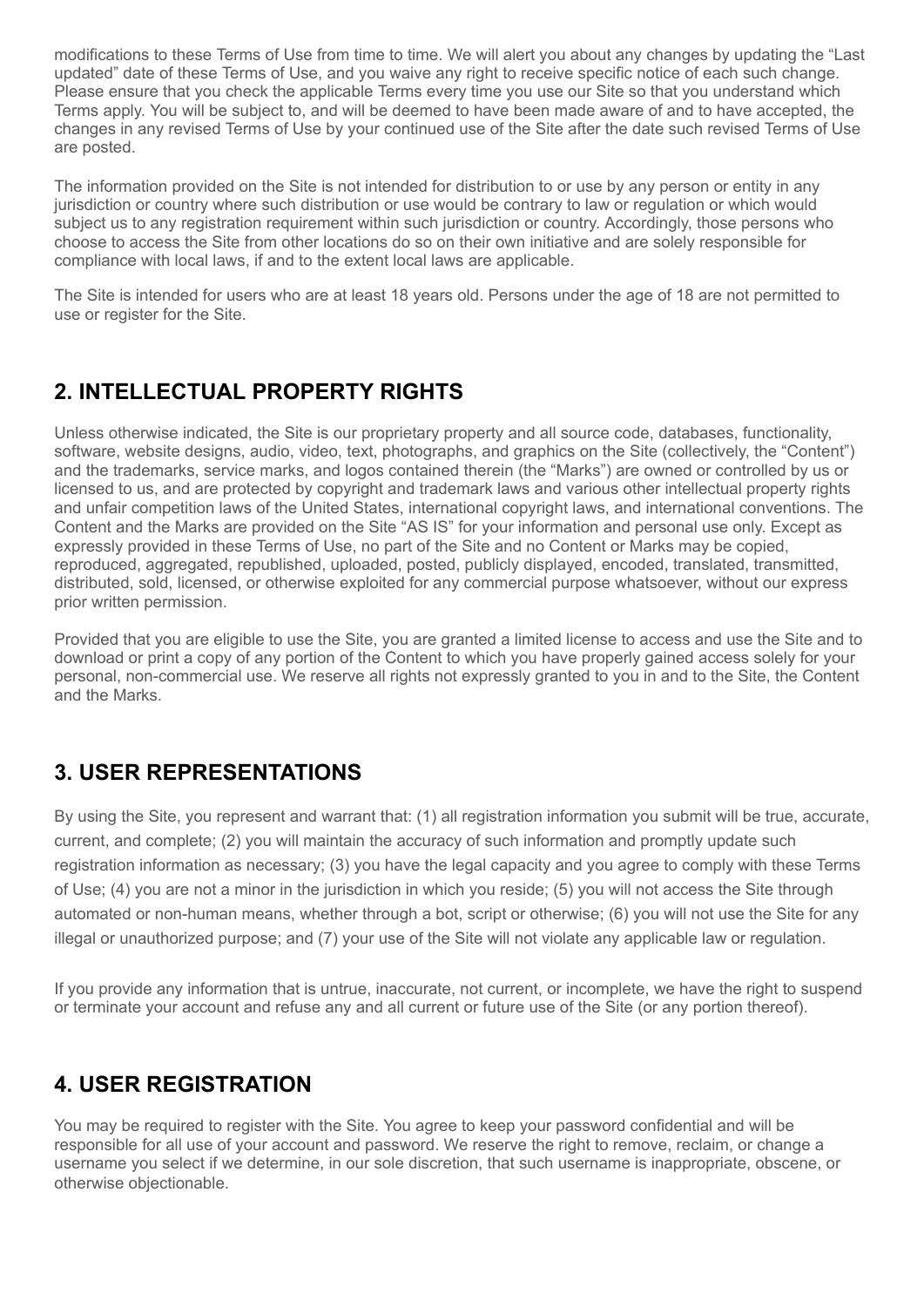#### <span id="page-2-0"></span>**5. FEES AND PAYMENT**

We accept the following forms of payment:

You may be required to purchase or pay a fee to access some of our services. You agree to provide current, complete, and accurate purchase and account information for all purchases made via the Site. You further agree to promptly update account and payment information, including email address, payment method, and payment card expiration date, so that we can complete your transactions and contact you as needed. We bill you through an online billing account for purchases made via the Site. Sales tax will be added to the price of purchases as deemed required by us. We may change prices at any time. All payments shall be in GBP.

You agree to pay all charges or fees at the prices then in effect for your purchases, and you authorize us to charge your chosen payment provider for any such amounts upon making your purchase. If your purchase is subject to recurring charges, then you consent to our charging your payment method on a recurring basis without requiring your prior approval for each recurring charge, until you notify us of your cancellation.

We reserve the right to correct any errors or mistakes in pricing, even if we have already requested or received payment. We also reserve the right to refuse any order placed through the Site.

#### <span id="page-2-1"></span>**6. FREE TRIAL**

We offer a 90-day free trial to new users who register with the Site. The account will not be charged and the subscription will be suspended until upgraded to a paid version at the end of the free trial.

# <span id="page-2-2"></span>**7. CANCELLATION**

All purchases are non-refundable. You can cancel your subscription at any time by contacting us using the contact information provided below. Your cancellation will take effect at the end of the current paid term.

If you are unsatisfied with our services, please email us at contact@ionas.co.uk or call us at +441412374636.

# <span id="page-2-3"></span>**8. PROHIBITED ACTIVITIES**

You may not access or use the Site for any purpose other than that for which we make the Site available. The Site may not be used in connection with any commercial endeavors except those that are specifically endorsed or approved by us.

As a user of the Site, you agree not to:

- Systematically retrieve data or other content from the Site to create or compile, directly or indirectly, a collection, compilation, database, or directory without written permission from us.
- Trick, defraud, or mislead us and other users, especially in any attempt to learn sensitive account information such as user passwords.
- Circumvent, disable, or otherwise interfere with security-related features of the Site, including features that prevent or restrict the use or copying of any Content or enforce limitations on the use of the Site and/or the Content contained therein.
- Disparage, tarnish, or otherwise harm, in our opinion, us and/or the Site.
- Use any information obtained from the Site in order to harass, abuse, or harm another person.
- Make improper use of our support services or submit false reports of abuse or misconduct.
- Use the Site in a manner inconsistent with any applicable laws or regulations.
- **Engage in unauthorized framing of or linking to the Site.**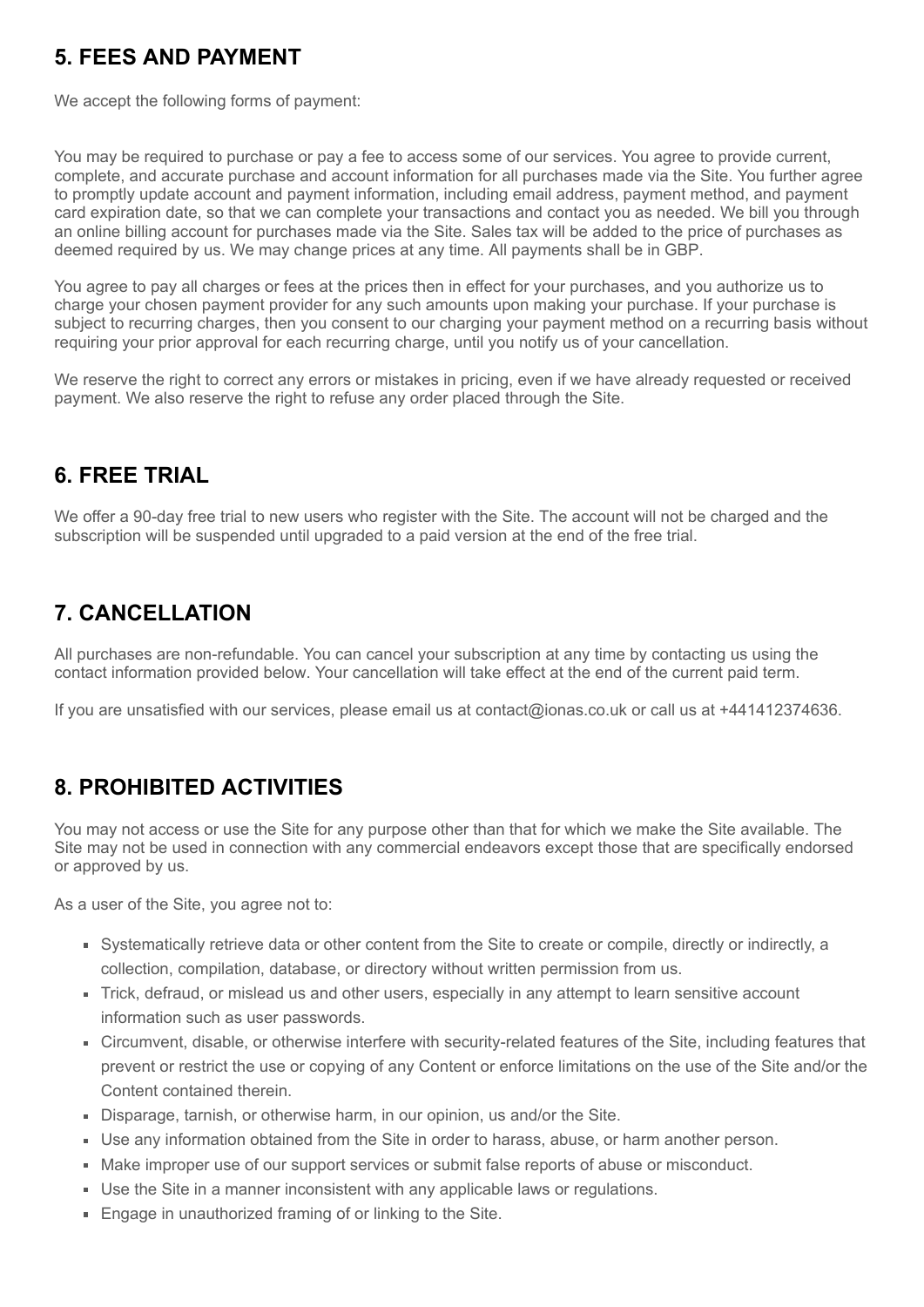- Upload or transmit (or attempt to upload or to transmit) viruses, Trojan horses, or other material, including excessive use of capital letters and spamming (continuous posting of repetitive text), that interferes with any party's uninterrupted use and enjoyment of the Site or modifies, impairs, disrupts, alters, or interferes with the use, features, functions, operation, or maintenance of the Site.
- Engage in any automated use of the system, such as using scripts to send comments or messages, or using any data mining, robots, or similar data gathering and extraction tools.
- Delete the copyright or other proprietary rights notice from any Content.
- Attempt to impersonate another user or person or use the username of another user.
- Upload or transmit (or attempt to upload or to transmit) any material that acts as a passive or active information collection or transmission mechanism, including without limitation, clear graphics interchange formats ("gifs"), 1×1 pixels, web bugs, cookies, or other similar devices (sometimes referred to as "spyware" or "passive collection mechanisms" or "pcms").
- Interfere with, disrupt, or create an undue burden on the Site or the networks or services connected to the Site.
- Harass, annoy, intimidate, or threaten any of our employees or agents engaged in providing any portion of the Site to you.
- Attempt to bypass any measures of the Site designed to prevent or restrict access to the Site, or any portion of the Site.
- Copy or adapt the Site's software, including but not limited to Flash, PHP, HTML, JavaScript, or other code.
- Except as permitted by applicable law, decipher, decompile, disassemble, or reverse engineer any of the software comprising or in any way making up a part of the Site.
- Except as may be the result of standard search engine or Internet browser usage, use, launch, develop, or distribute any automated system, including without limitation, any spider, robot, cheat utility, scraper, or offline reader that accesses the Site, or using or launching any unauthorized script or other software.
- Use a buying agent or purchasing agent to make purchases on the Site.
- Make any unauthorized use of the Site, including collecting usernames and/or email addresses of users by electronic or other means for the purpose of sending unsolicited email, or creating user accounts by automated means or under false pretenses.
- Use the Site as part of any effort to compete with us or otherwise use the Site and/or the Content for any revenue-generating endeavor or commercial enterprise.

# <span id="page-3-0"></span>**9. USER GENERATED CONTRIBUTIONS**

The Site does not offer users to submit or post content. We may provide you with the opportunity to create, submit, post, display, transmit, perform, publish, distribute, or broadcast content and materials to us or on the Site, including but not limited to text, writings, video, audio, photographs, graphics, comments, suggestions, or personal information or other material (collectively, "Contributions"). Contributions may be viewable by other users of the Site and through third-party websites. As such, any Contributions you transmit may be treated in accordance with the Site Privacy Policy. When you create or make available any Contributions, you thereby represent and warrant that:

- The creation, distribution, transmission, public display, or performance, and the accessing, downloading, or copying of your Contributions do not and will not infringe the proprietary rights, including but not limited to the copyright, patent, trademark, trade secret, or moral rights of any third party.
- You are the creator and owner of or have the necessary licenses, rights, consents, releases, and permissions to use and to authorize us, the Site, and other users of the Site to use your Contributions in any manner contemplated by the Site and these Terms of Use.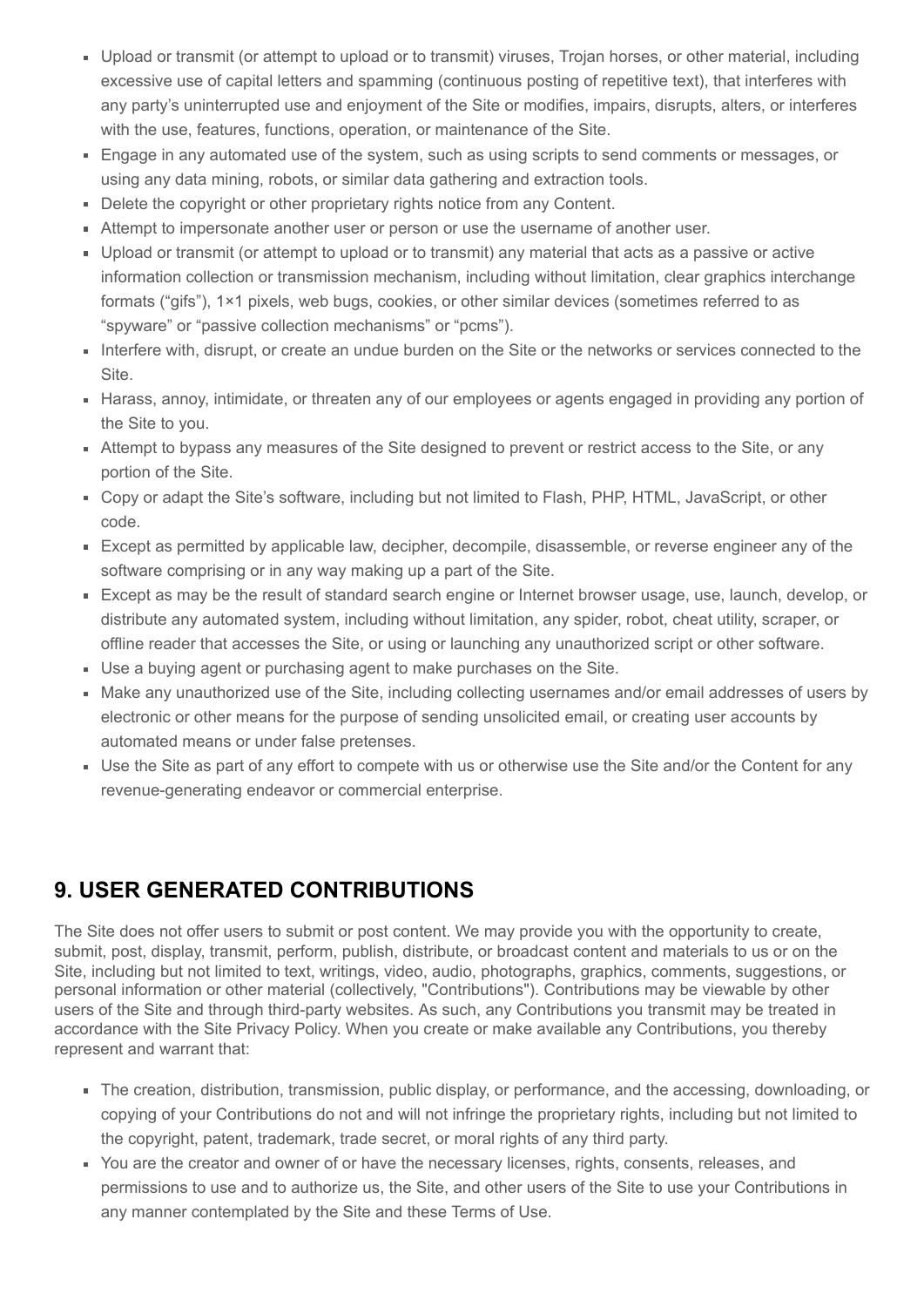- You have the written consent, release, and/or permission of each and every identifiable individual person in your Contributions to use the name or likeness of each and every such identifiable individual person to enable inclusion and use of your Contributions in any manner contemplated by the Site and these Terms of Use.
- Your Contributions are not false, inaccurate, or misleading.
- Your Contributions are not unsolicited or unauthorized advertising, promotional materials, pyramid schemes, chain letters, spam, mass mailings, or other forms of solicitation.
- Your Contributions are not obscene, lewd, lascivious, filthy, violent, harassing, libelous, slanderous, or otherwise objectionable (as determined by us).
- Your Contributions do not ridicule, mock, disparage, intimidate, or abuse anyone.
- Your Contributions are not used to harass or threaten (in the legal sense of those terms) any other person and to promote violence against a specific person or class of people.
- Your Contributions do not violate any applicable law, regulation, or rule.
- Your Contributions do not violate the privacy or publicity rights of any third party.
- Your Contributions do not violate any applicable law concerning child pornography, or otherwise intended to protect the health or well-being of minors.
- Your Contributions do not include any offensive comments that are connected to race, national origin, gender, sexual preference, or physical handicap.
- Your Contributions do not otherwise violate, or link to material that violates, any provision of these Terms of Use, or any applicable law or regulation.

Any use of the Site in violation of the foregoing violates these Terms of Use and may result in, among other things, termination or suspension of your rights to use the Site.

# <span id="page-4-0"></span>**10. CONTRIBUTION LICENSE**

You and the Site agree that we may access, store, process, and use any information and personal data that you provide following the terms of the Privacy Policy and your choices (including settings).

By submitting suggestions or other feedback regarding the Site, you agree that we can use and share such feedback for any purpose without compensation to you.

We do not assert any ownership over your Contributions. You retain full ownership of all of your Contributions and any intellectual property rights or other proprietary rights associated with your Contributions. We are not liable for any statements or representations in your Contributions provided by you in any area on the Site. You are solely responsible for your Contributions to the Site and you expressly agree to exonerate us from any and all responsibility and to refrain from any legal action against us regarding your Contributions.

#### <span id="page-4-1"></span>**11. SUBMISSIONS**

You acknowledge and agree that any questions, comments, suggestions, ideas, feedback, or other information regarding the Site ("Submissions") provided by you to us are non-confidential and shall become our sole property. We shall own exclusive rights, including all intellectual property rights, and shall be entitled to the unrestricted use and dissemination of these Submissions for any lawful purpose, commercial or otherwise, without acknowledgment or compensation to you. You hereby waive all moral rights to any such Submissions, and you hereby warrant that any such Submissions are original with you or that you have the right to submit such Submissions. You agree there shall be no recourse against us for any alleged or actual infringement or misappropriation of any proprietary right in your Submissions.

#### <span id="page-4-2"></span>**12. SITE MANAGEMENT**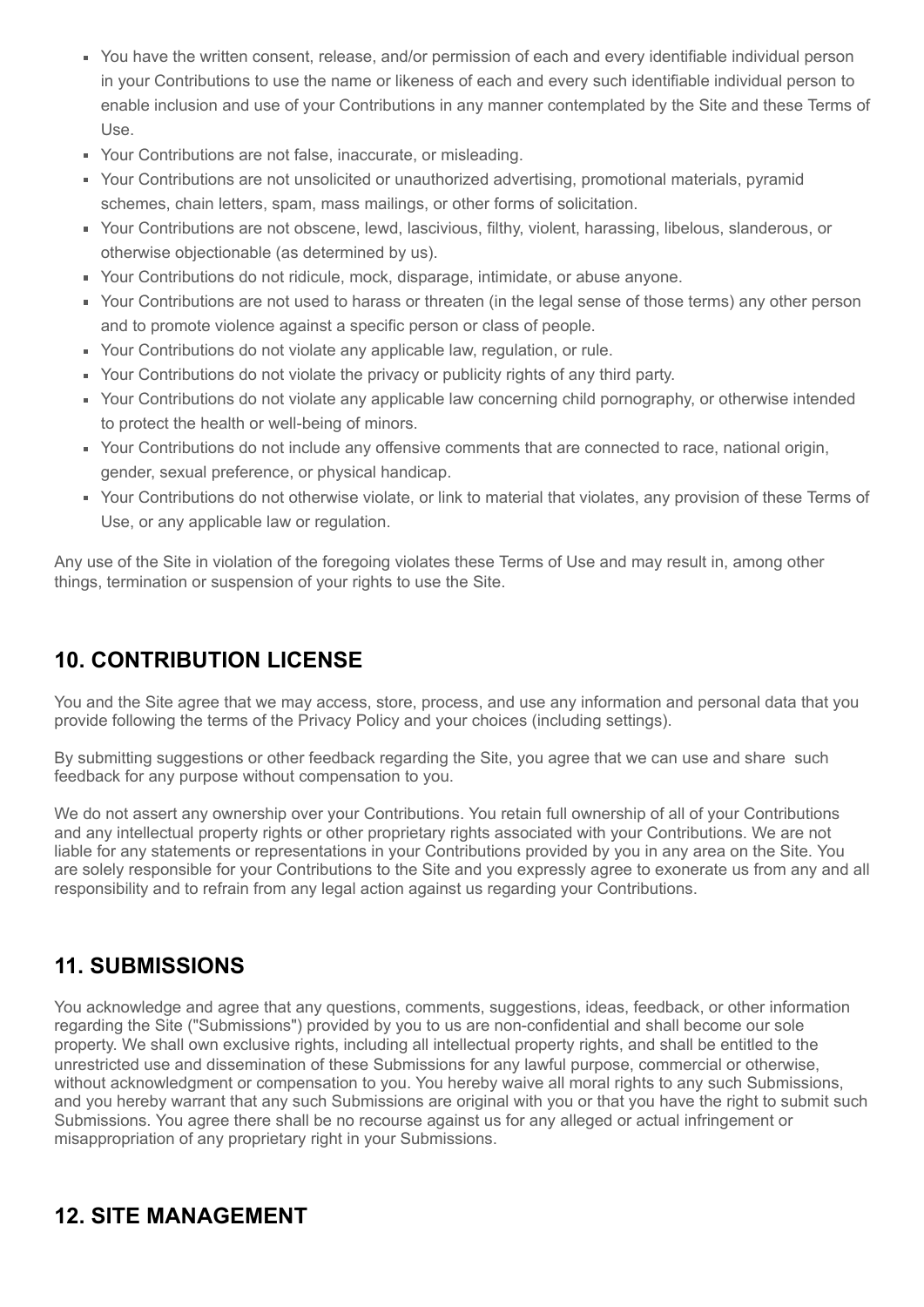We reserve the right, but not the obligation, to: (1) monitor the Site for violations of these Terms of Use; (2) take appropriate legal action against anyone who, in our sole discretion, violates the law or these Terms of Use, including without limitation, reporting such user to law enforcement authorities; (3) in our sole discretion and without limitation, refuse, restrict access to, limit the availability of, or disable (to the extent technologically feasible) any of your Contributions or any portion thereof; (4) in our sole discretion and without limitation, notice, or liability, to remove from the Site or otherwise disable all files and content that are excessive in size or are in any way burdensome to our systems; and (5) otherwise manage the Site in a manner designed to protect our rights and property and to facilitate the proper functioning of the Site.

# <span id="page-5-0"></span>**13. PRIVACY POLICY**

We care about data privacy and security. Please review our Privacy Policy:

**https://www.seraphin.cloud/legal/privacy**. By using the Site, you agree to be bound by our Privacy Policy, which is incorporated into these Terms of Use. Please be advised the Site is hosted in Ireland. If you access the Site from any other region of the world with laws or other requirements governing personal data collection, use, or disclosure that differ from applicable laws in Ireland, then through your continued use of the Site, you are transferring your data to Ireland, and you agree to have your data transferred to and processed in Ireland.

# <span id="page-5-1"></span>**14. COPYRIGHT INFRINGEMENTS**

We respect the intellectual property rights of others. If you believe that any material available on or through the Site infringes upon any copyright you own or control, please immediately notify us using the contact information provided below (a "Notification"). A copy of your Notification will be sent to the person who posted or stored the material addressed in the Notification. Please be advised that pursuant to applicable law you may be held liable for damages if you make material misrepresentations in a Notification. Thus, if you are not sure that material located on or linked to by the Site infringes your copyright, you should consider first contacting an attorney.

# <span id="page-5-2"></span>**15. TERM AND TERMINATION**

These Terms of Use shall remain in full force and effect while you use the Site. WITHOUT LIMITING ANY OTHER PROVISION OF THESE TERMS OF USE, WE RESERVE THE RIGHT TO, IN OUR SOLE DISCRETION AND WITHOUT NOTICE OR LIABILITY, DENY ACCESS TO AND USE OF THE SITE (INCLUDING BLOCKING CERTAIN IP ADDRESSES), TO ANY PERSON FOR ANY REASON OR FOR NO REASON, INCLUDING WITHOUT LIMITATION FOR BREACH OF ANY REPRESENTATION, WARRANTY, OR COVENANT CONTAINED IN THESE TERMS OF USE OR OF ANY APPLICABLE LAW OR REGULATION. WE MAY TERMINATE YOUR USE OR PARTICIPATION IN THE SITE OR DELETE YOUR ACCOUNT AND ANY CONTENT OR INFORMATION THAT YOU POSTED AT ANY TIME, WITHOUT WARNING, IN OUR SOLE DISCRETION.

If we terminate or suspend your account for any reason, you are prohibited from registering and creating a new account under your name, a fake or borrowed name, or the name of any third party, even if you may be acting on behalf of the third party. In addition to terminating or suspending your account, we reserve the right to take appropriate legal action, including without limitation pursuing civil, criminal, and injunctive redress.

# <span id="page-5-3"></span>**16. MODIFICATIONS AND INTERRUPTIONS**

We reserve the right to change, modify, or remove the contents of the Site at any time or for any reason at our sole discretion without notice. However, we have no obligation to update any information on our Site. We also reserve the right to modify or discontinue all or part of the Site without notice at any time. We will not be liable to you or any third party for any modification, price change, suspension, or discontinuance of the Site.

We cannot guarantee the Site will be available at all times. We may experience hardware, software, or other problems or need to perform maintenance related to the Site, resulting in interruptions, delays, or errors. We reserve the right to change, revise, update, suspend, discontinue, or otherwise modify the Site at any time or for any reason without notice to you. You agree that we have no liability whatsoever for any loss, damage, or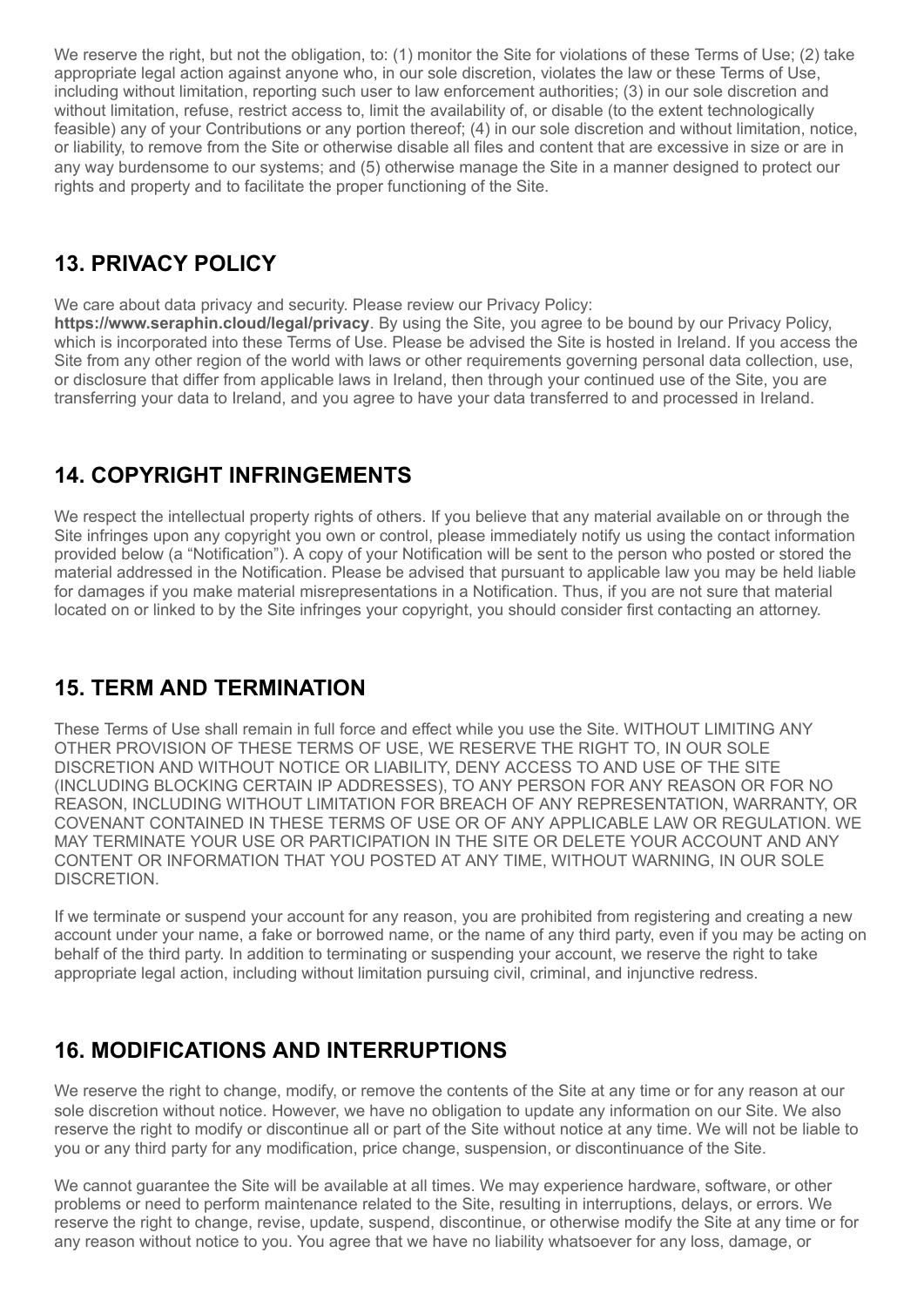inconvenience caused by your inability to access or use the Site during any downtime or discontinuance of the Site. Nothing in these Terms of Use will be construed to obligate us to maintain and support the Site or to supply any corrections, updates, or releases in connection therewith.

# <span id="page-6-0"></span>**17. GOVERNING LAW**

These conditions are governed by and interpreted following the laws of the United Kingdom, and the use of the United Nations Convention of Contracts for the International Sale of Goods is expressly excluded. If your habitual residence is in the EU, and you are a consumer, you additionally possess the protection provided to you by obligatory provisions of the law of your country of residence. Ionas Software Ltd and yourself both agree to submit to the non-exclusive jurisdiction of the courts of Scotland, which means that you may make a claim to defend your consumer protection rights in regards to these Conditions of Use in the United Kingdom, or in the EU country in which you reside.

# <span id="page-6-1"></span>**18. DISPUTE RESOLUTION**

#### **Informal Negotiations**

To expedite resolution and control the cost of any dispute, controversy, or claim related to these Terms of Use (each "Dispute" and collectively, the "Disputes") brought by either you or us (individually, a "Party" and collectively, the "Parties"), the Parties agree to first attempt to negotiate any Dispute (except those Disputes expressly provided below) informally for at least ninety (90) days before initiating arbitration. Such informal negotiations commence upon written notice from one Party to the other Party.

#### **Binding Arbitration**

Any dispute arising from the relationships between the Parties to this contract shall be determined by one arbitrator who will be chosen in accordance with the Arbitration and Internal Rules of the European Court of Arbitration being part of the European Centre of Arbitration having its seat in Strasbourg, and which are in force at the time the application for arbitration is filed, and of which adoption of this clause constitutes acceptance. The seat of arbitration shall be Glasgow, United Kingdom. The language of the proceedings shall be English. Applicable rules of substantive law shall be the law of the United Kingdom.

#### **Restrictions**

The Parties agree that any arbitration shall be limited to the Dispute between the Parties individually. To the full extent permitted by law, (a) no arbitration shall be joined with any other proceeding; (b) there is no right or authority for any Dispute to be arbitrated on a class-action basis or to utilize class action procedures; and (c) there is no right or authority for any Dispute to be brought in a purported representative capacity on behalf of the general public or any other persons.

#### **Exceptions to Informal Negotiations and Arbitration**

The Parties agree that the following Disputes are not subject to the above provisions concerning informal negotiations and binding arbitration: (a) any Disputes seeking to enforce or protect, or concerning the validity of, any of the intellectual property rights of a Party; (b) any Dispute related to, or arising from, allegations of theft, piracy, invasion of privacy, or unauthorized use; and (c) any claim for injunctive relief. If this provision is found to be illegal or unenforceable, then neither Party will elect to arbitrate any Dispute falling within that portion of this provision found to be illegal or unenforceable and such Dispute shall be decided by a court of competent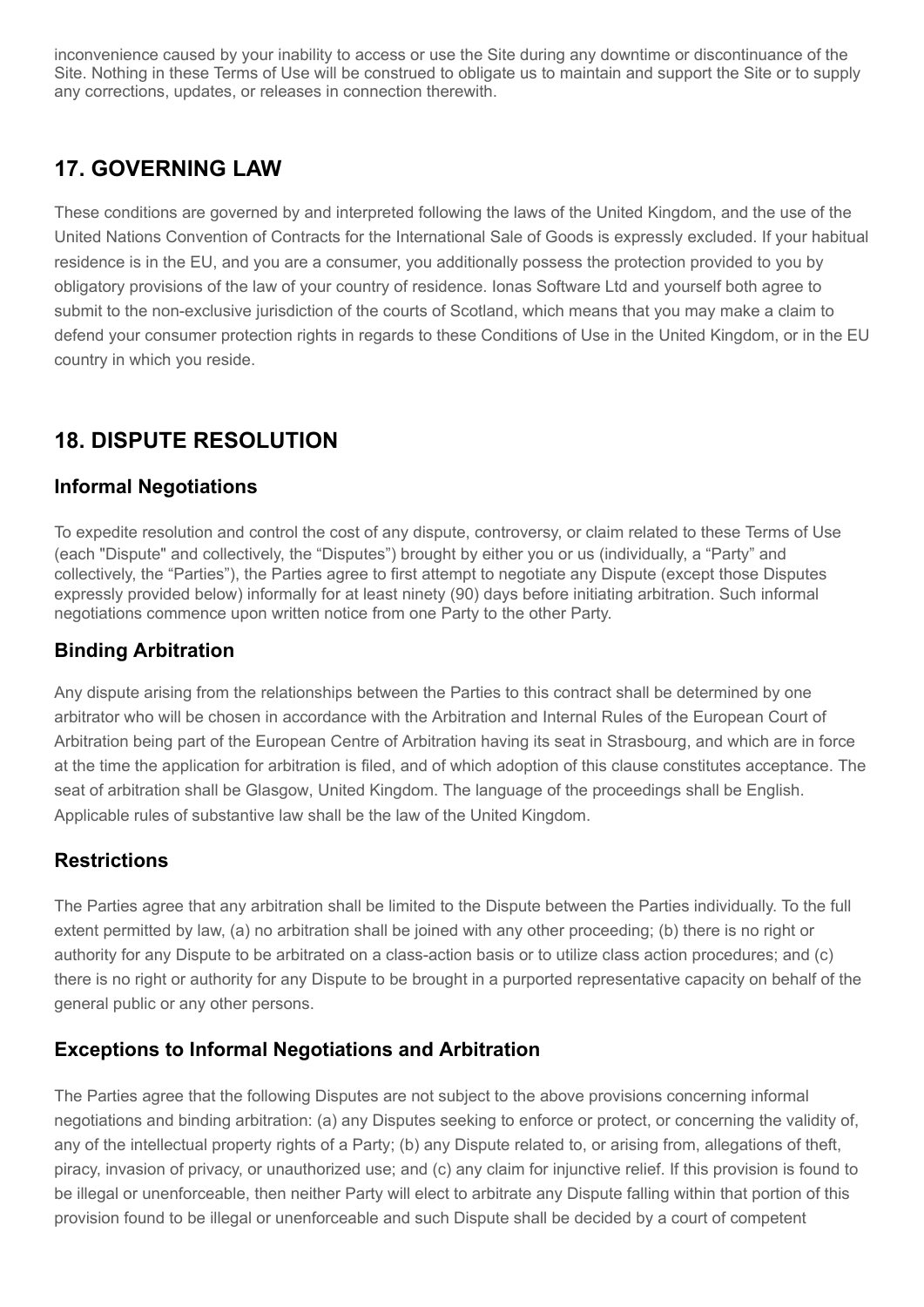jurisdiction within the courts listed for jurisdiction above, and the Parties agree to submit to the personal jurisdiction of that court.

# <span id="page-7-0"></span>**19. CORRECTIONS**

There may be information on the Site that contains typographical errors, inaccuracies, or omissions, including descriptions, pricing, availability, and various other information. We reserve the right to correct any errors, inaccuracies, or omissions and to change or update the information on the Site at any time, without prior notice.

# <span id="page-7-1"></span>**20. DISCLAIMER**

THE SITE IS PROVIDED ON AN AS-IS AND AS-AVAILABLE BASIS. YOU AGREE THAT YOUR USE OF THE SITE AND OUR SERVICES WILL BE AT YOUR SOLE RISK. TO THE FULLEST EXTENT PERMITTED BY LAW, WE DISCLAIM ALL WARRANTIES, EXPRESS OR IMPLIED, IN CONNECTION WITH THE SITE AND YOUR USE THEREOF, INCLUDING, WITHOUT LIMITATION, THE IMPLIED WARRANTIES OF MERCHANTABILITY, FITNESS FOR A PARTICULAR PURPOSE, AND NON-INFRINGEMENT. WE MAKE NO WARRANTIES OR REPRESENTATIONS ABOUT THE ACCURACY OR COMPLETENESS OF THE SITE'S CONTENT OR THE CONTENT OF ANY WEBSITES LINKED TO THE SITE AND WE WILL ASSUME NO LIABILITY OR RESPONSIBILITY FOR ANY (1) ERRORS, MISTAKES, OR INACCURACIES OF CONTENT AND MATERIALS, (2) PERSONAL INJURY OR PROPERTY DAMAGE, OF ANY NATURE WHATSOEVER, RESULTING FROM YOUR ACCESS TO AND USE OF THE SITE, (3) ANY UNAUTHORIZED ACCESS TO OR USE OF OUR SECURE SERVERS AND/OR ANY AND ALL PERSONAL INFORMATION AND/OR FINANCIAL INFORMATION STORED THEREIN, (4) ANY INTERRUPTION OR CESSATION OF TRANSMISSION TO OR FROM THE SITE, (5) ANY BUGS, VIRUSES, TROJAN HORSES, OR THE LIKE WHICH MAY BE TRANSMITTED TO OR THROUGH THE SITE BY ANY THIRD PARTY, AND/OR (6) ANY ERRORS OR OMISSIONS IN ANY CONTENT AND MATERIALS OR FOR ANY LOSS OR DAMAGE OF ANY KIND INCURRED AS A RESULT OF THE USE OF ANY CONTENT POSTED, TRANSMITTED, OR OTHERWISE MADE AVAILABLE VIA THE SITE. WE DO NOT WARRANT, ENDORSE, GUARANTEE, OR ASSUME RESPONSIBILITY FOR ANY PRODUCT OR SERVICE ADVERTISED OR OFFERED BY A THIRD PARTY THROUGH THE SITE, ANY HYPERLINKED WEBSITE, OR ANY WEBSITE OR MOBILE APPLICATION FEATURED IN ANY BANNER OR OTHER ADVERTISING, AND WE WILL NOT BE A PARTY TO OR IN ANY WAY BE RESPONSIBLE FOR MONITORING ANY TRANSACTION BETWEEN YOU AND ANY THIRD-PARTY PROVIDERS OF PRODUCTS OR SERVICES. AS WITH THE PURCHASE OF A PRODUCT OR SERVICE THROUGH ANY MEDIUM OR IN ANY ENVIRONMENT, YOU SHOULD USE YOUR BEST JUDGMENT AND EXERCISE CAUTION WHERE APPROPRIATE.

# <span id="page-7-2"></span>**21. LIMITATIONS OF LIABILITY**

IN NO EVENT WILL WE OR OUR DIRECTORS, EMPLOYEES, OR AGENTS BE LIABLE TO YOU OR ANY THIRD PARTY FOR ANY DIRECT, INDIRECT, CONSEQUENTIAL, EXEMPLARY, INCIDENTAL, SPECIAL, OR PUNITIVE DAMAGES, INCLUDING LOST PROFIT, LOST REVENUE, LOSS OF DATA, OR OTHER DAMAGES ARISING FROM YOUR USE OF THE SITE, EVEN IF WE HAVE BEEN ADVISED OF THE POSSIBILITY OF SUCH DAMAGES. NOTWITHSTANDING ANYTHING TO THE CONTRARY CONTAINED HEREIN, OUR LIABILITY TO YOU FOR ANY CAUSE WHATSOEVER AND REGARDLESS OF THE FORM OF THE ACTION, WILL AT ALL TIMES BE LIMITED TO THE AMOUNT PAID, IF ANY, BY YOU TO US DURING THE SIX (6) MONTH PERIOD PRIOR TO ANY CAUSE OF ACTION ARISING. CERTAIN US STATE LAWS AND INTERNATIONAL LAWS DO NOT ALLOW LIMITATIONS ON IMPLIED WARRANTIES OR THE EXCLUSION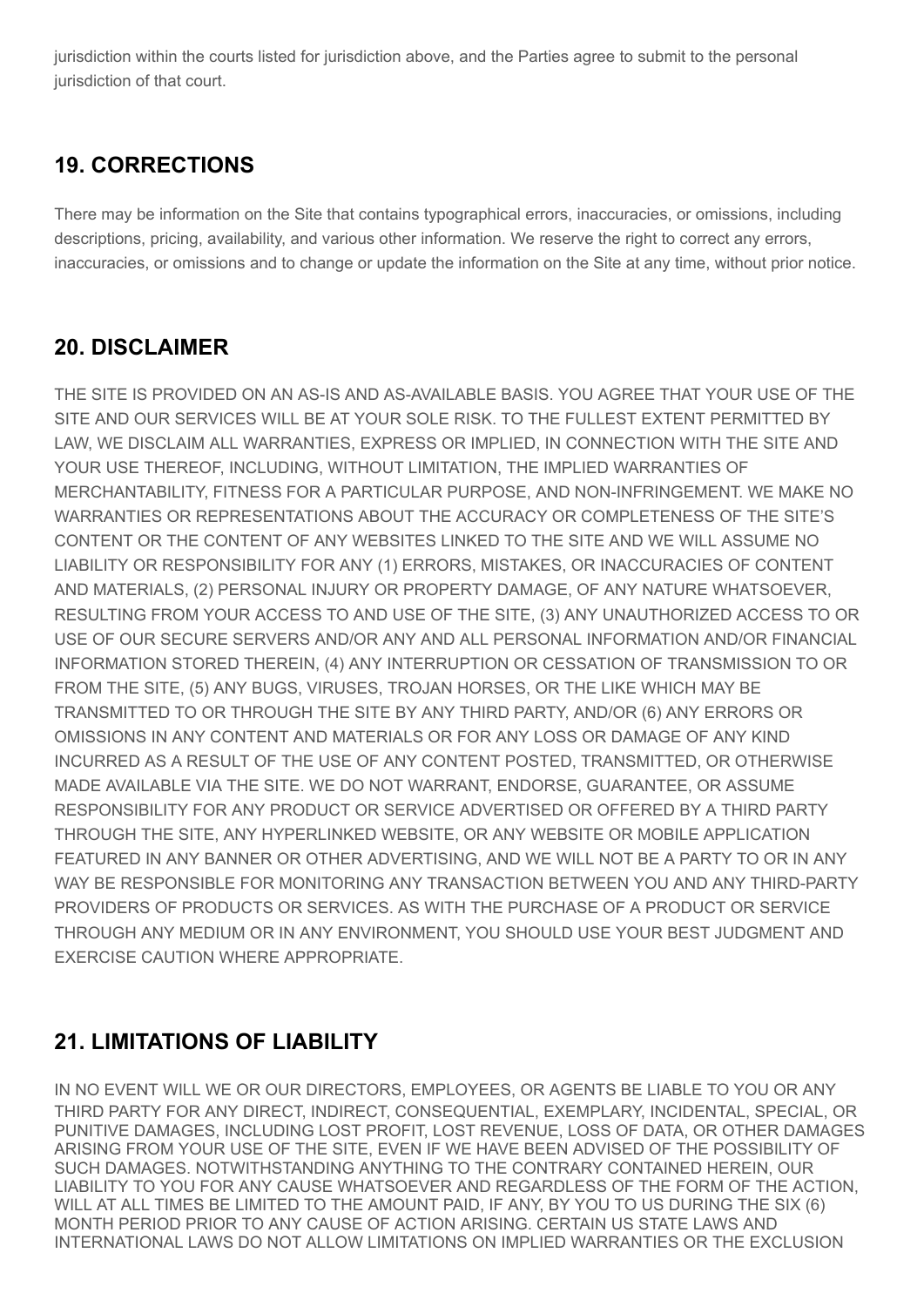#### <span id="page-8-0"></span>**22. INDEMNIFICATION**

You agree to defend, indemnify, and hold us harmless, including our subsidiaries, affiliates, and all of our respective officers, agents, partners, and employees, from and against any loss, damage, liability, claim, or demand, including reasonable attorneys' fees and expenses, made by any third party due to or arising out of: (1) use of the Site; (2) breach of these Terms of Use; (3) any breach of your representations and warranties set forth in these Terms of Use; (4) your violation of the rights of a third party, including but not limited to intellectual property rights; or (5) any overt harmful act toward any other user of the Site with whom you connected via the Site. Notwithstanding the foregoing, we reserve the right, at your expense, to assume the exclusive defense and control of any matter for which you are required to indemnify us, and you agree to cooperate, at your expense, with our defense of such claims. We will use reasonable efforts to notify you of any such claim, action, or proceeding which is subject to this indemnification upon becoming aware of it.

#### <span id="page-8-1"></span>**23. USER DATA**

We will maintain certain data that you transmit to the Site for the purpose of managing the performance of the Site, as well as data relating to your use of the Site. Although we perform regular routine backups of data, you are solely responsible for all data that you transmit or that relates to any activity you have undertaken using the Site. You agree that we shall have no liability to you for any loss or corruption of any such data, and you hereby waive any right of action against us arising from any such loss or corruption of such data.

#### <span id="page-8-2"></span>**24. ELECTRONIC COMMUNICATIONS, TRANSACTIONS, AND SIGNATURES**

Visiting the Site, sending us emails, and completing online forms constitute electronic communications. You consent to receive electronic communications, and you agree that all agreements, notices, disclosures, and other communications we provide to you electronically, via email and on the Site, satisfy any legal requirement that such communication be in writing. YOU HEREBY AGREE TO THE USE OF ELECTRONIC SIGNATURES, CONTRACTS, ORDERS, AND OTHER RECORDS, AND TO ELECTRONIC DELIVERY OF NOTICES, POLICIES, AND RECORDS OF TRANSACTIONS INITIATED OR COMPLETED BY US OR VIA THE SITE. You hereby waive any rights or requirements under any statutes, regulations, rules, ordinances, or other laws in any jurisdiction which require an original signature or delivery or retention of non-electronic records, or to payments or the granting of credits by any means other than electronic means.

# <span id="page-8-3"></span>**25. MISCELLANEOUS**

These Terms of Use and any policies or operating rules posted by us on the Site or in respect to the Site constitute the entire agreement and understanding between you and us. Our failure to exercise or enforce any right or provision of these Terms of Use shall not operate as a waiver of such right or provision. These Terms of Use operate to the fullest extent permissible by law. We may assign any or all of our rights and obligations to others at any time. We shall not be responsible or liable for any loss, damage, delay, or failure to act caused by any cause beyond our reasonable control. If any provision or part of a provision of these Terms of Use is determined to be unlawful, void, or unenforceable, that provision or part of the provision is deemed severable from these Terms of Use and does not affect the validity and enforceability of any remaining provisions. There is